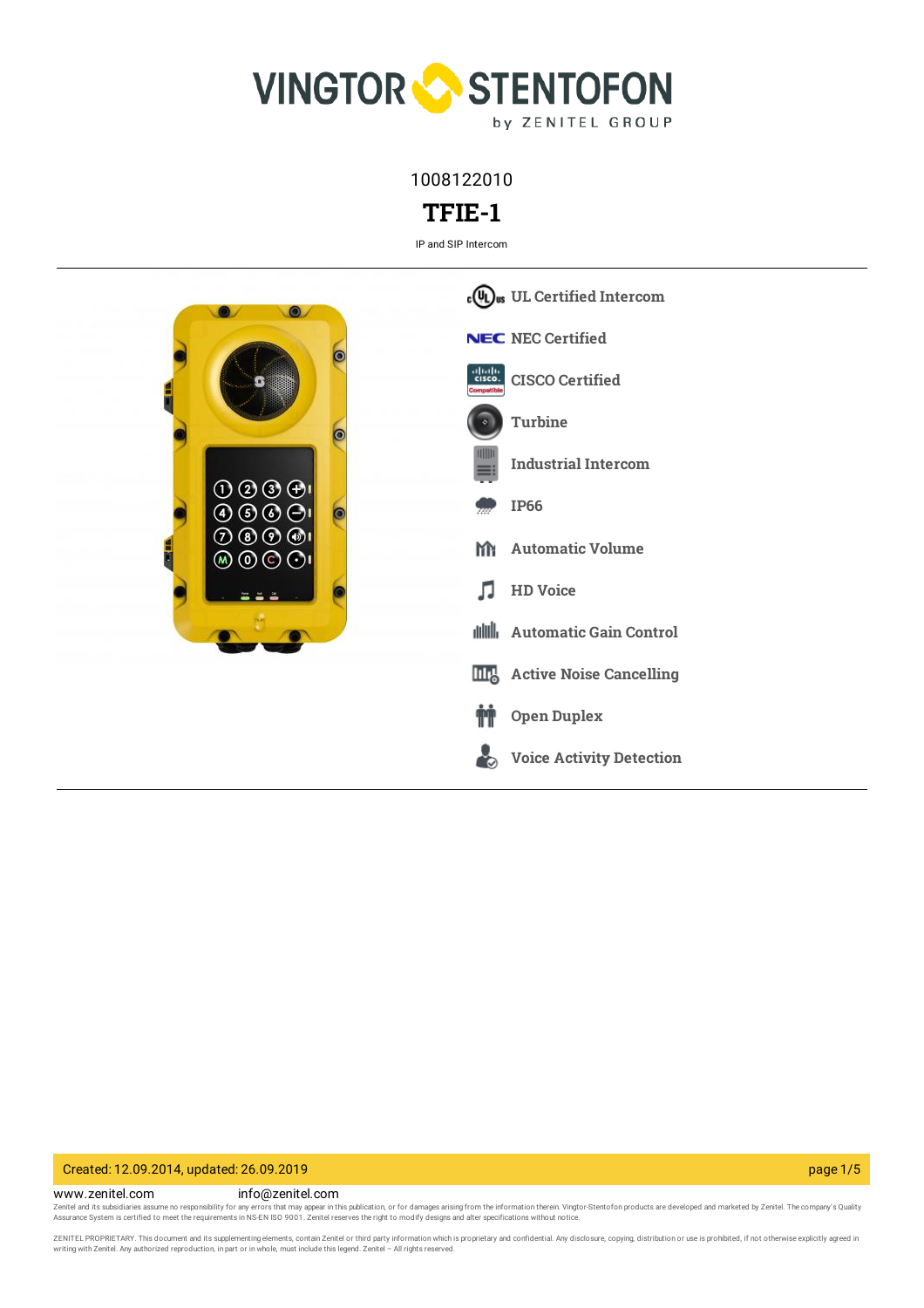### **DESCRIPTION**

- CCoIP/VoIP intercom for industrial environments
- Dual Ethernet connectivity for redundant networks
- PoE powered
- Auxiliary DC power for redundancy
- DIP functionality for use with AlphaCom audio servers
- SIP/VoIP functionality for use with 3rd-party systems
- Dual relay outputs
- 6 configurable I/Os
- Dust- and water-protected to IP 66
- Accessories include Handheld PTT, Headset with ON/OFF and PTT and Handset with PTT
- Monitoring and self-diagnostics of critical functionality
- Visible status indicators on front panel

The TFIE-1 IP industrial intercom station is a rugged device, designed for harsh environments and meets industrial and offshore requirements. The plastic housing is designed to withstand most chemical and environmental hazards found on- or offshore. The TFIE-1 features a full keypad with one programmable button + keys for manual override (PTT) and Cancel.

The intercom station is fully digital and offers crystal clear audio with high output through a 10 W internal amplifier and 78 mm speaker, offering up to 100dB SPL. Active Noise Reduction and Acoustic Echo Cancelling allows for hands-free two-way communication with superior audio quality. Intercom status indicators display the status of the system and are compatible with AlphaCom and Exigo systems as well as SIP functionality for use with 3rd party systems.

See also: additional documentation on [wiki.zenitel.com](https://wiki.zenitel.com/wiki/TFIE-1)

#### **SPECIFICATIONS**

#### **AUDIO**

| Noise cancelling - suppression of musical noise          | <b>YES</b>                                                                  |
|----------------------------------------------------------|-----------------------------------------------------------------------------|
| Noise cancelling - suppression of static noise           | <b>YES</b>                                                                  |
| Noise cancelling - suppression of rapidly changing noise | <b>YES</b>                                                                  |
| Codecs                                                   | G.711, G.722, G.729                                                         |
| Frequency range, G.722 Codec                             | 200 Hz - 7000 Hz                                                            |
| Audio technology                                         | Modes: Full open duplex, switched open duplex                               |
|                                                          | Adaptive jitter filter                                                      |
|                                                          | Local tone generator                                                        |
|                                                          | Audio mixing - 3 channels                                                   |
|                                                          | Sound level detection (scream alarm)                                        |
|                                                          | Automatic gain control (microphone)                                         |
|                                                          | Automatic volume adjustment                                                 |
| Internal speaker amplifier                               | 10 W class D                                                                |
| Automatic Volume Control (AVC)                           | Undistorted and clear audio                                                 |
| Acoustic Echo Cancellation (AEC)                         | Prevents audio feedback even at high volumes (95dB)                         |
| 10W Speaker                                              | Matches 10W amp for distortion-free broadcast level sound                   |
| <b>MECHANICAL</b>                                        |                                                                             |
| <b>Dimensions</b>                                        | 345 x 178 x 101 mm                                                          |
| Weight                                                   | 1.9 <sub>kg</sub>                                                           |
| Mounting                                                 | On-wall box (included)                                                      |
| Color                                                    | Yellow + Black                                                              |
| <b>ORDER NUMBER</b>                                      | <b>ORDER NUMBER DESCRIPTION</b>                                             |
| 1008122010                                               | TFIE-1 Full keypad with 1 programmable key                                  |
| 1008122020                                               | TFIE-2 6 labelled programmable keys                                         |
| <b>ACCESSORIES</b>                                       |                                                                             |
| 1023594100                                               | 1023594100 EGA-1 Button protection (10x) for TFIE/TFIX/EAPII/EAPFX          |
| 1023533312                                               | EMMAI-2H Handheld Industrial Microphone, Compact, Waterproof for EAPII/TFIE |
| 1008140100                                               | TA-10 Connection board with relays for TFIE/EAPII                           |
| 1008140225                                               | TA-22b 10m cable and plugbox w/PTT for Industrial headset (for TFIE)        |
| 1008140230                                               | TA-23 Industrial/Marine Handset w/PTT (for TFIE)                            |

### Created: 12.09.2014, updated: 26.09.2019 page 2/5

#### www.zenitel.com info@zenitel.com

Zenitel and its subsidiaries assume no responsibility for any errors that may appear in this publication, or for damages arising from the information therein. Vingtor-Stentofon products are developed and marketed by Zenite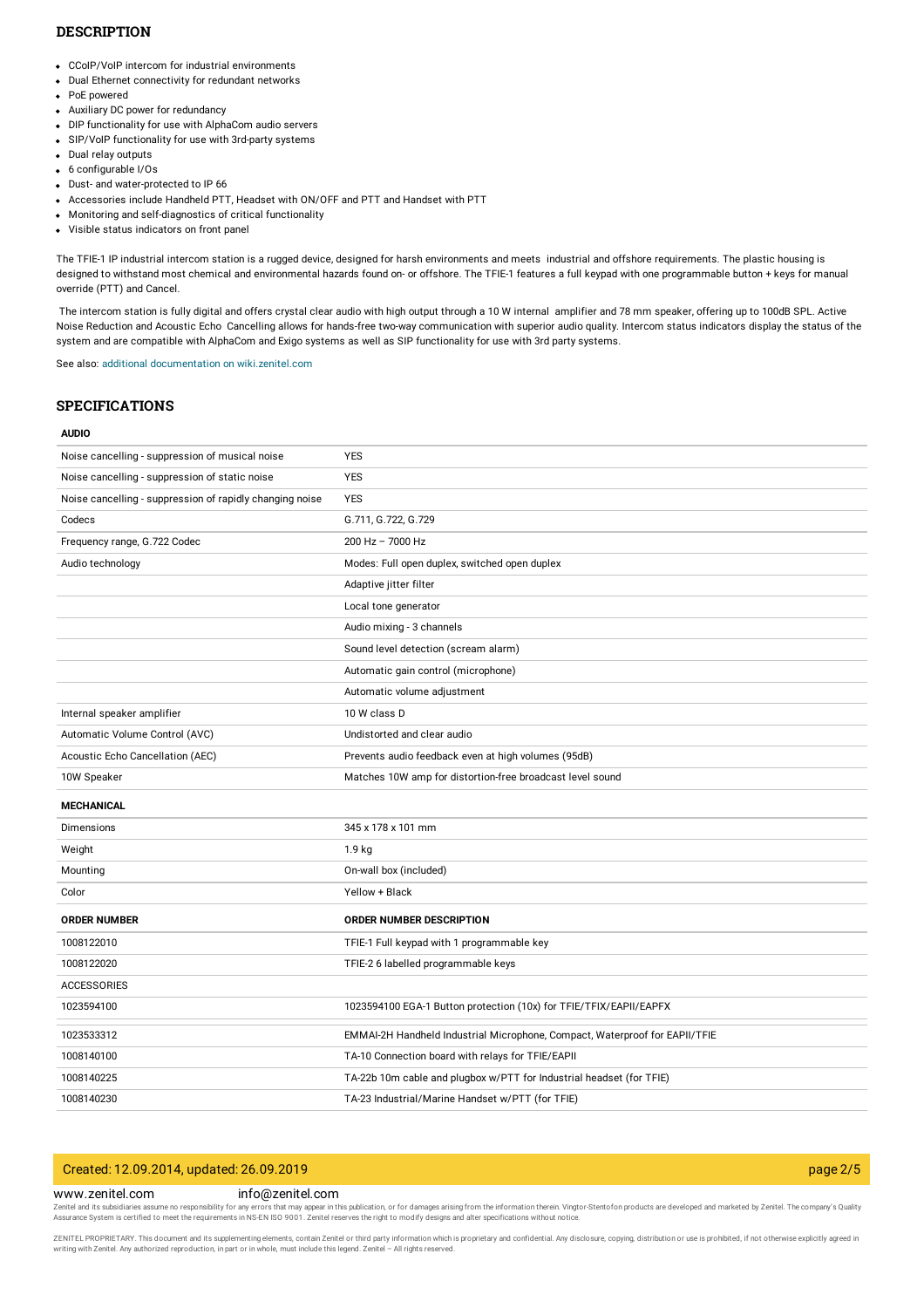| <b>ORDER NUMBER</b>             | <b>ORDER NUMBER DESCRIPTION</b>                                                                                                          |
|---------------------------------|------------------------------------------------------------------------------------------------------------------------------------------|
| 1008140250                      | TA-25 Set of replacement screws (M6) for TFIE/TFIX/EAPII/EAPFX                                                                           |
| 1008140260                      | TA-26 Set of cable glands for TFIE/EAPII                                                                                                 |
| <b>AK5850HS</b>                 | A-Kabel TwinCom Headband Headset ATEX                                                                                                    |
| <b>ENVIRONMENTAL</b>            |                                                                                                                                          |
| Operating temperature           | -40°C to +70°C (-40°F to +158°F)                                                                                                         |
| Storage temperature             | -40°C to +70°C (-40°F to +158°F)                                                                                                         |
| Operating humidity              | 10% to 95% RH (non-condensing)                                                                                                           |
| Storage humidity                | 10% to 95% RH (non-condensing)                                                                                                           |
| Air pressure                    | 600 hPa to 1200 hPa                                                                                                                      |
| IP-rating                       | IP-66 tested acording to IEC/EN 60529                                                                                                    |
| <b>ELECTRICAL</b>               |                                                                                                                                          |
| Ethernet connector              | 2 x RJ45                                                                                                                                 |
| Power options                   | PoE or external power supply                                                                                                             |
| PoE (Power over Ethernet)       | IEEE 802.3af standard, Class 0 (0.44W to 12.95 W)                                                                                        |
| Auxiliary DC power              | 24 VDC nom (16 to 48 VDC)                                                                                                                |
| Power consumption               | 2 W (idle) to 12,9 W (max)                                                                                                               |
| Built-in switch                 | Managed, DHCP, Firewall                                                                                                                  |
| Compatibility                   | SIP, AlphaCom™, Pulse™, G.711, G.722, G.729, HD Voice                                                                                    |
| Handheld Microphone             | Microphone (bal), PTT                                                                                                                    |
| Handset                         | Microphone (bal), Speaker (bal), + PTT                                                                                                   |
| Headset                         | Microphone (bal), Speaker (bal) + PTT                                                                                                    |
| Digital inputs/outputs          | 6 (configurable input/output/LED-driving)                                                                                                |
| Relay outputs                   | 2 (250VAC/200VDC, 2A, 60W, 10^8 operations)                                                                                              |
| Audio                           | Line-in, Line-out                                                                                                                        |
| Aux power                       | 1 (tool-free terminals)                                                                                                                  |
| <b>NETWORKING AND PROTOCOLS</b> |                                                                                                                                          |
| Ethernet                        | 10BASE-TX, 100BASE-TX, Auto negotiation, Auto MDIX                                                                                       |
| Protocols                       | IPv4 (with DiffServ), SIP, TCP, UDP, HTTPS, TFTP, RTP, DHCP, SNMP, Vingtor-Stentofon CCoIP®, NTP                                         |
| LAN protocols                   | Power over Ethernet (IEEE 802.3 a-f) Network Access Control (IEEE 802.1x)                                                                |
| Management and operation        | HTTP/HTTPS (Web configuration) DHCP and static IP + Vingtor-Stentofon Pulse™ Remote automatic software<br>upgrade Centralized monitoring |
| Advanced supervision functions  | E.g. network test, tone test, status reports                                                                                             |
| SIP support                     | RFC 3261 (SIP base standard)                                                                                                             |
|                                 | RFC 3515 (SIP refer)                                                                                                                     |
|                                 | RFC 2976 (SIP info)                                                                                                                      |
| <b>DTMF</b> support             | RFC 2833, 2976 (SIP info)                                                                                                                |
| <b>CERTIFICATIONS</b>           |                                                                                                                                          |
| Immunity                        | EN 60945, EN 50130-4, EN 61000-6-1, EN 61000-6-2, FCC-47 part 15B                                                                        |
| Emission                        | EN 60945, EN 50130-4, EN 61000-6-3, EN 61000-6-4, FCC-47 part 15B                                                                        |
| Certificates                    | UL 60950-1, cUL 60950-1, CB to IEC 60950-1                                                                                               |

### Created: 12.09.2014, updated: 26.09.2019 page 3/5

www.zenitel.com info@zenitel.com

Zenitel and its subsidiaries assume no responsibility for any errors that may appear in this publication, or for damages arising from the information therein. Vingtor-Stentofon products are developed and marketed by Zenite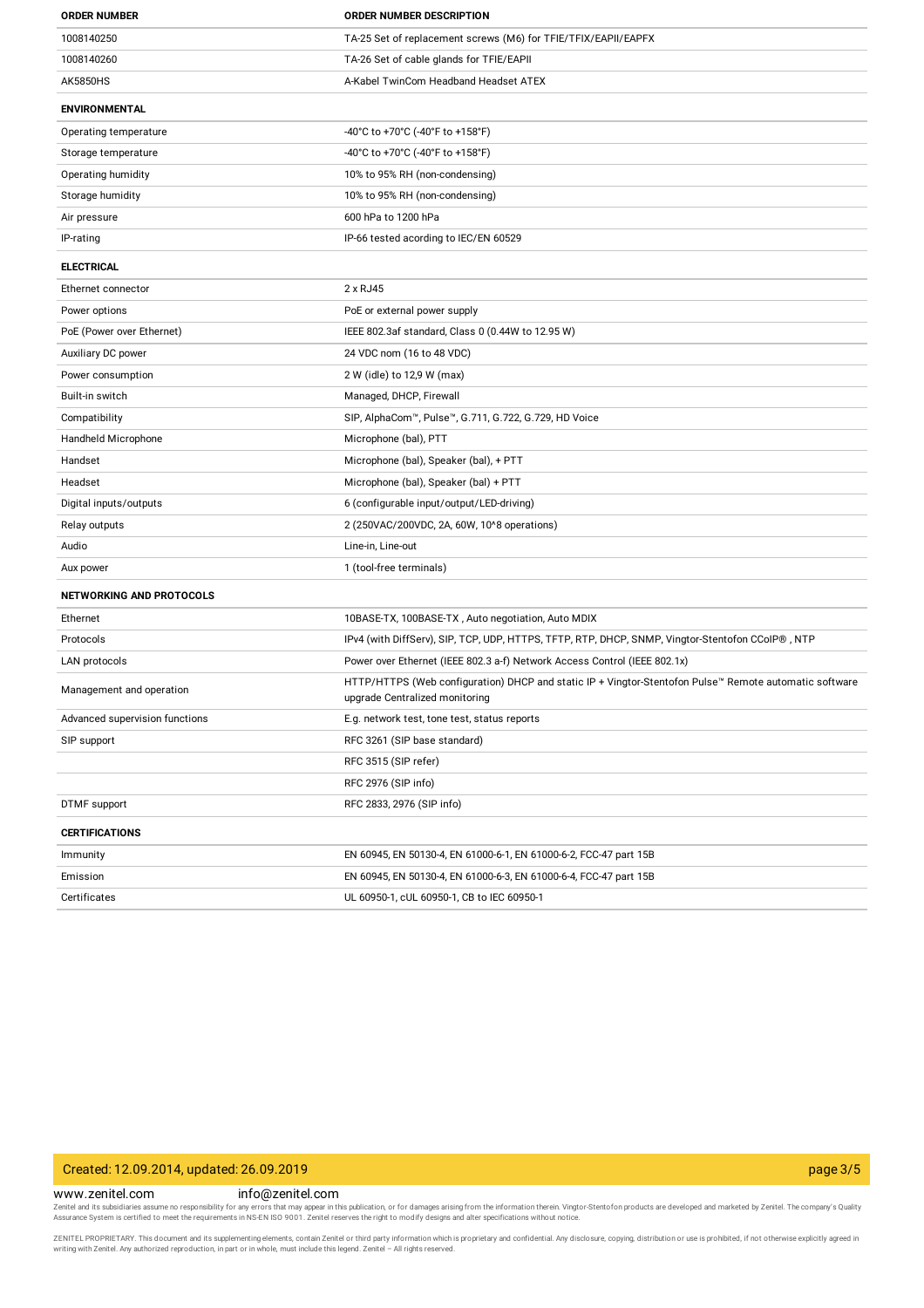### **TECHNICAL DIMENSIONS**



### Created: 12.09.2014, updated: 26.09.2019 page 4/5

#### www.zenitel.com info@zenitel.com

Zenitel and its subsidiaries assume no responsibility for any errors that may appear in this publication, or for damages arising from the information therein. Vingtor-Stentofon products are developed and marketed by Zenite